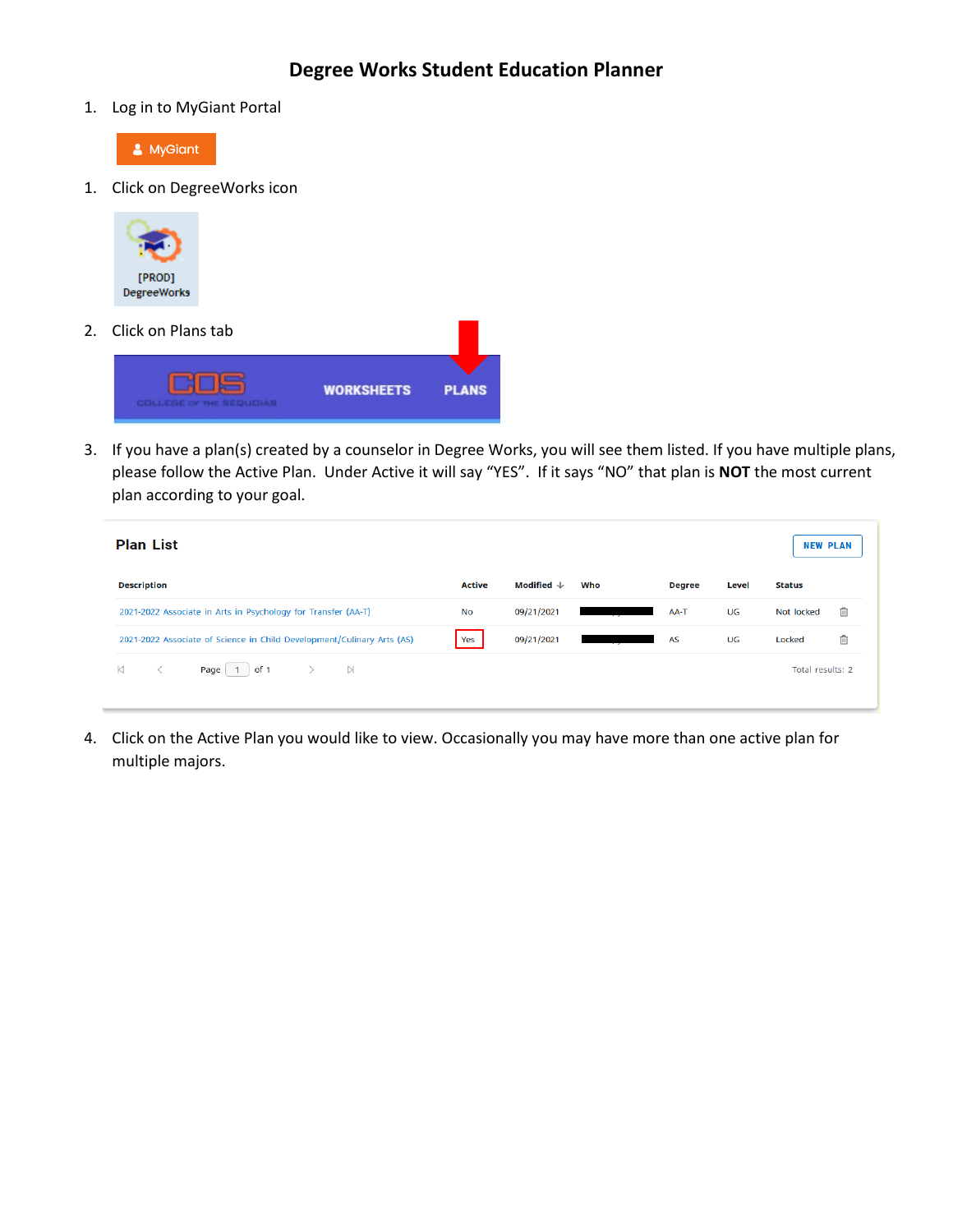5. You will then be able to view the course(s) you and your counselor have planned.

|                                           | 2021-2022 Associate of Science in Child Development/Culinary Arts (AS)                                               |                                                                                   | $\Box$<br>O                                              | <b>PLAN LIST</b><br><b>NEW PLAN</b>                                               |
|-------------------------------------------|----------------------------------------------------------------------------------------------------------------------|-----------------------------------------------------------------------------------|----------------------------------------------------------|-----------------------------------------------------------------------------------|
| Level<br><b>Type</b><br><b>Active Yes</b> | <b>Degree</b> Associate in Science<br>Undergraduate<br>Comprehensive Plan<br><b>Status</b> Locked<br>Tracking Status |                                                                                   |                                                          |                                                                                   |
| Last updated:<br>What-If<br>Audit         | on 09/21/2021<br>Delete plan<br>Save as copy                                                                         |                                                                                   |                                                          |                                                                                   |
| $\equiv$                                  | $\overline{\left\langle \right\rangle }$<br>$\geq$                                                                   |                                                                                   |                                                          | <b>ADD TERM</b><br>S                                                              |
|                                           | $\ddot{\ddot{\cdot}}$<br>Summer 2022<br><b>Units: 0.0</b><br>$\sim$ $\sim$ $\sim$                                    | $\ddot{\ddot{\cdot}}$<br>Fall 2022<br><b>Units: 11.0</b><br>$\sim$ $\sim$ $\sim$  | Spring 2023 $\Box$<br><b>Units: 13.0</b>                 | $\ddot{\ddot{\cdot}}$<br>Summer 2023<br><b>Units: 8.0</b><br>$\sim$ $\sim$ $\sim$ |
|                                           | $+$                                                                                                                  | $+$                                                                               | $+$                                                      | $+$                                                                               |
|                                           |                                                                                                                      | $\ddot{z}$<br><b>CHLD 039</b><br><b>Units: 3.0</b><br>Minimum grade: C            | <b>CHLD 140</b><br><b>Units: 3.0</b><br>Minimum grade: C | ÷<br><b>NUTR 020</b><br><b>Units: 3.0</b>                                         |
|                                           |                                                                                                                      | $\odot$<br>$\Box$<br>المحمر                                                       | $\odot$<br>$\sim$ $\sim$ $\sim$                          | $\sim$ $\sim$ $\sim$<br>$\Box$                                                    |
|                                           |                                                                                                                      | $\ddot{\ddot{\cdot}}$<br><b>CHLD 042</b><br><b>Units: 3.0</b><br>Minimum grade: C | <b>MATH 021</b><br><b>Units: 4.0</b><br>Minimum grade: C | <b>CULN 223</b><br>$\ddot{z}$<br><b>Units: 4.0</b>                                |

6. The above planner view is the most student friendly for viewing all planned semesters. However, the planner audit below will be used for viewing notes from the counselor as well as for Financial aid purposes. The "Audit" button is located under the name of the plan under the plans tab.

| <b>PLANS</b><br><b>ADMIN</b><br><b>EXCEPTIONS</b><br><b>WORKSHEETS</b>                                                                         | $\circledcirc$ Adrienne L Duarte $\equiv$ |
|------------------------------------------------------------------------------------------------------------------------------------------------|-------------------------------------------|
| Data refreshed 09/24/2021 3:01 AM R                                                                                                            |                                           |
| Student ID<br>Name<br>Degree<br>$\times$<br>AS for transfer (ADT)                                                                              |                                           |
| Advanced search                                                                                                                                |                                           |
| Major Computer Science for Transfer AS-T<br>Academic Standing Good Standing  COS Degree GPA 3.40<br>Level Undergraduate<br><b>CSU GPA 3.72</b> |                                           |
| English Placement ENGL 1 Math Placement MATH 10+310 or 21+321 or 35+335 or 44+344 or 5 or SSCI 25+325<br><b>UC GPA 3.72</b><br><b>Holds</b> No |                                           |
|                                                                                                                                                |                                           |
| 2021-2022 Associate in Arts in ART (AA-NON ADT) CONCENTRATION in Art History $\oslash$                                                         |                                           |
| <b>PLAN LIST</b><br><b>NEW PLAN</b>                                                                                                            |                                           |
|                                                                                                                                                |                                           |
|                                                                                                                                                |                                           |
| Degree AS for transfer (ADT)<br>Undergraduate<br>Level                                                                                         |                                           |
| <b>Status</b> Not locked<br>Tracking Status   NOT DISPLAYED, PLAN IS NOT ACTIVE<br><b>Active No</b>                                            |                                           |